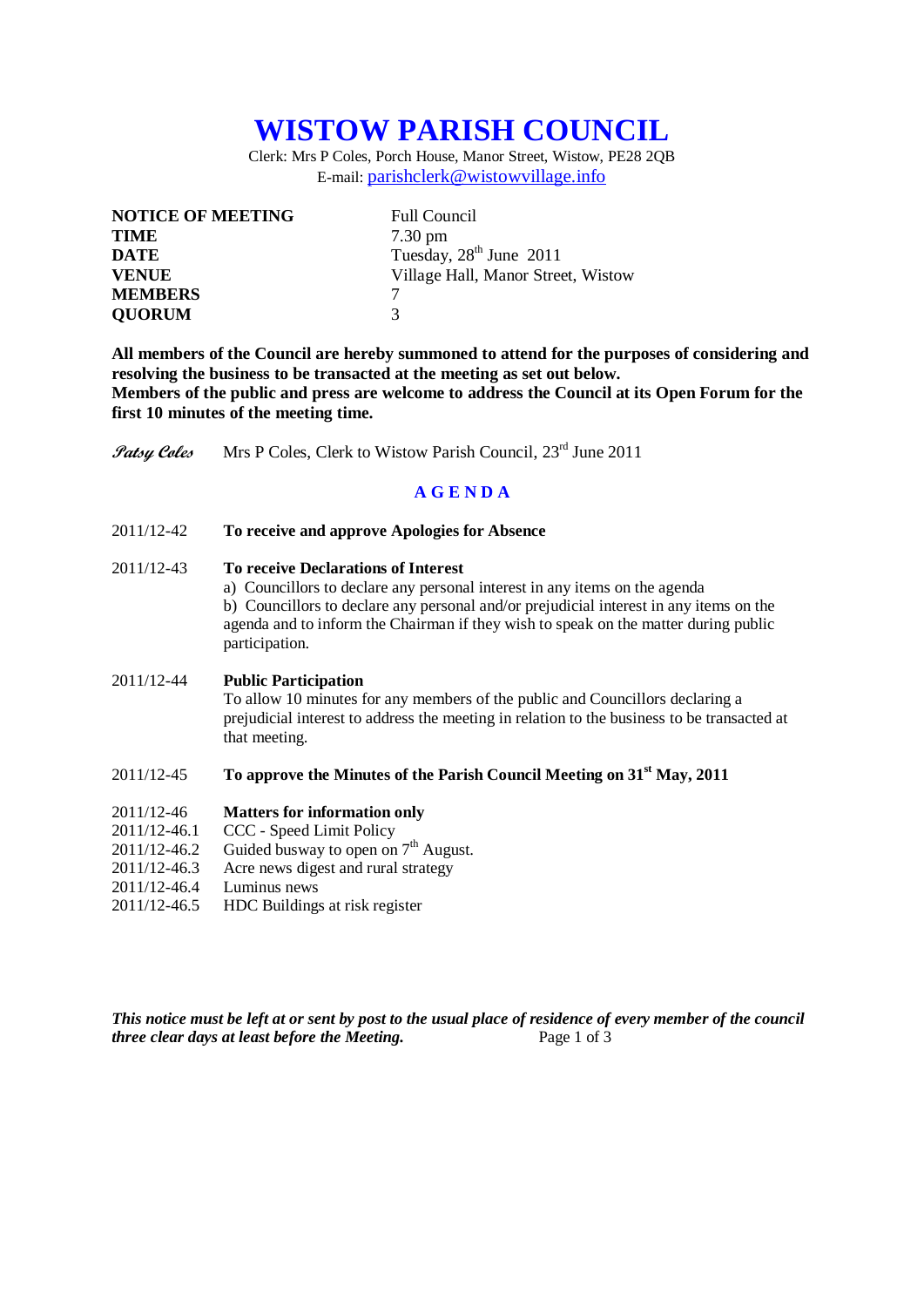Page 2

| 2011/12-47                                                 | <b>Community Liaison Officer</b><br>Any Police or Crime issues to be discussed?<br>Update on priorities through Ecops                                                                                                                                                                                                                                                                                                                                                              |
|------------------------------------------------------------|------------------------------------------------------------------------------------------------------------------------------------------------------------------------------------------------------------------------------------------------------------------------------------------------------------------------------------------------------------------------------------------------------------------------------------------------------------------------------------|
| 2011/12-48                                                 | To receive reports from County and District Councillors<br>Mr V Lucas, Mr P Bucknell, and Mr P Ward                                                                                                                                                                                                                                                                                                                                                                                |
| 2011/12-49                                                 | <b>Finance</b><br>a) to approve the Financial Statement<br>b) to approve payment of outstanding amounts :<br>Mrs P Coles – June salary (rates as per minute no. 8e<br>of the meeting dated the $15/12/09$ now paid quarterly<br>£169.93<br>Fergusons, grass cutting<br>£1494.00<br>c) to review cash flow and resolve anticipated issues<br>d) to discuss and decide whether a sum of money should be invested into a six or twelve<br>month bond with Cambridge Building Society. |
| 2011/12-50<br>2011/12-50.1<br>2011/12-50.2<br>2011/12-50.3 | Correspondence<br>Letter from PCC confirming that the outstanding information on the clock repairs will be<br>forwarded in due course.<br>Letter from CCC regarding street lighting<br><b>CCC Library Service Review</b>                                                                                                                                                                                                                                                           |
| 2011/12-51                                                 | To consider any Planning Applications received                                                                                                                                                                                                                                                                                                                                                                                                                                     |

1100735FUL Extension to existing farmhouse, Dorringtons Farm House, Cross Drove, Wistow PE28 2QW

- 2011/12-52 **Open Meeting Review**
- Progress on points raised at the Open Meeting
- 2011/12-52.1 Litter bin on bridge near salt bin- HDC contacted and monitoring
- 2011/12-52.2 Footballers at bus stop article in Warbler and PCSOs to monitor
- 2011/12-52.3 Phone box on Church Street BT have agreed to remove it subject to planning
- 2011/12-52.4 Grass cutting in cemetery Fergusons contacted and informed
- 2011/12-52.5 HGVs through village ongoing, Warden scheme contacted

*This notice must be left at or sent by post to the usual place of residence of every member of the council three clear days at least before the Meeting.* Page 2 of 3